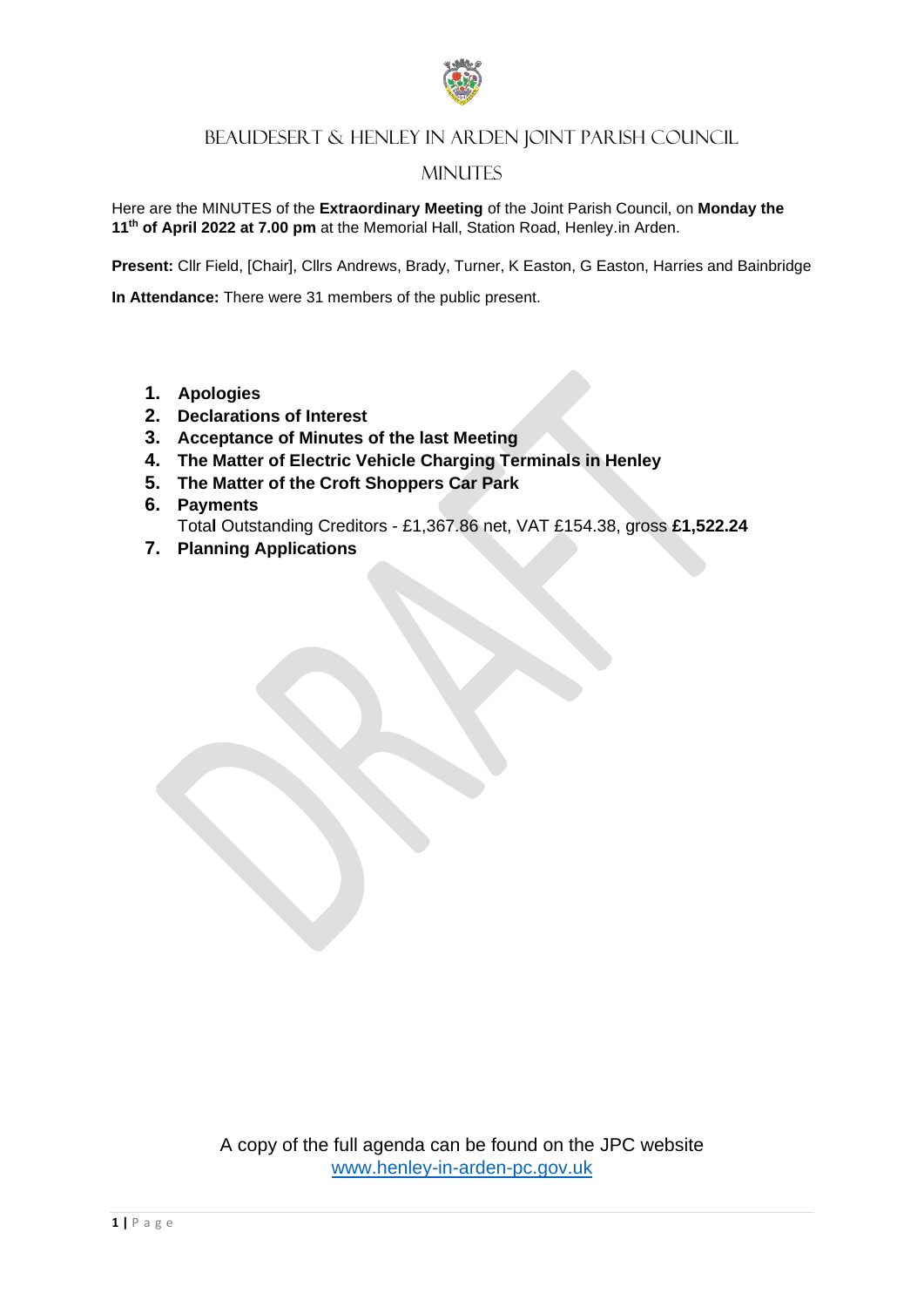

#### **1.**

| <b>Acceptance of Apologies for Absence</b><br>Schedule 12 of the Local Government Act 1972. Under<br>Section 85(1) of the Local Government Act1972,<br>members present must decide whether the reason(s) for<br>a member's absence are accepted. | All present |
|--------------------------------------------------------------------------------------------------------------------------------------------------------------------------------------------------------------------------------------------------|-------------|
|--------------------------------------------------------------------------------------------------------------------------------------------------------------------------------------------------------------------------------------------------|-------------|

┱

## **2.**

**3.**

| To Receive Declarations of Interest and<br><b>Dispensations</b>                                                            | None presented to the Clerk |
|----------------------------------------------------------------------------------------------------------------------------|-----------------------------|
| Disclosable Pecuniary Interests) Regulations 2012 (SI<br>2012/1464) (NB this does not preclude any later<br>declarations). |                             |
|                                                                                                                            |                             |

| To Receive & Sign Minutes of Last |  |  |  |  |  |  |  |
|-----------------------------------|--|--|--|--|--|--|--|
| Meeting                           |  |  |  |  |  |  |  |
| LGA 1972 Sch 12 para 41(1)        |  |  |  |  |  |  |  |

It was **RESOLVED** that the Minutes of the Ordinary Meeting, 7<sup>th</sup> of March 2021, were confirmed as a true record and signed by the Chair This motion was proposed by the Chair, seconded by Cllr K Easton and carried unanimously by all those present at the meeting.

#### **4.**

#### **5.**

| 5.                                                                                                       |                                                                                                                       |
|----------------------------------------------------------------------------------------------------------|-----------------------------------------------------------------------------------------------------------------------|
| The matter of the management and<br>enforcement of the Croft Car Park.<br>To RESOLVE the process for the | <b>UNRESOLVED</b><br>After robust discussions with the members of<br>the public present, it was deemed that obtaining |
| installation of ticketing machinery,                                                                     | further information from SDC would be prudent                                                                         |
| signage, surface markings and any such                                                                   | and that the JPC would explore an alternative                                                                         |
| facilities meeting with current H&S                                                                      | car parking option presented to it by a resident                                                                      |
| regulations. To include the day-to-day                                                                   | in preparation for a resolution at the next                                                                           |
| enforcement of the usage by shopper's                                                                    | meeting to be held on 9th May.                                                                                        |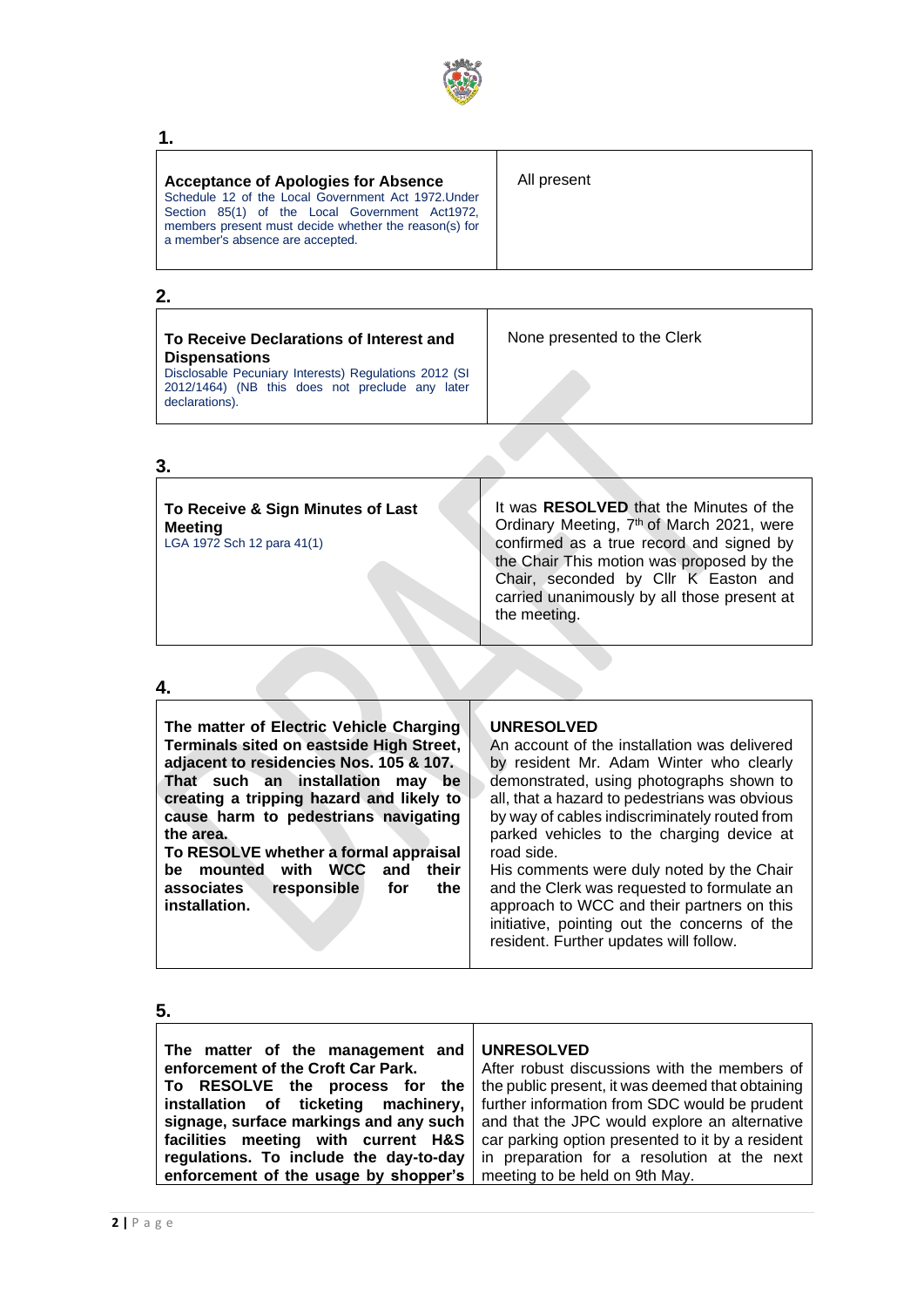

**and an area of residents parking under permits issued by the JPC. If appropriate, the selection of ONE of THREE companies selected to run the facility on the terms and conditions set out on the supporting document Reference 22/CCP/JPC-11.04.2022 now published on the JPC website.**

#### **6. Payments to be considered by the Council**

| T <sub>n</sub> no | Gross     | Vat     | Net       |       | Accrued Inv. date Cheque no. Debtor |                                                | Details                 |
|-------------------|-----------|---------|-----------|-------|-------------------------------------|------------------------------------------------|-------------------------|
| 715               | £168.00   | £28.00  | £140.00   |       | £0.00 10/03/22                      | Avon Planning Services                         | Consultants             |
| 722               | £100.00   | £0.00   | £100.00   |       | £0.00 23/03/22                      | Henley Focus Magazine                          | April Issue             |
| 717               | £396.00   | £0.00   | £396.00   |       | £0.00 15/03/22                      | Henley Memorial Hall                           | Rent 24.05.21-04.10.2   |
| 721               | £298.00   | £49.67  | £248.33   |       | £0.00 24/03/22                      | Hutchings & Son                                | Supply of Jubilee trees |
| 724               | £240.00   | £40.00  | £200.00   |       | £0.00 25/03/22                      | Kompan Limited                                 | Play area surveys       |
| 716               | £76.86    | £12.81  | £64.05    |       | £0.00 11/03/22                      | R Adams & Sons Limite Topsoil, gravel and shar |                         |
| 723               | £100.00   | £0.00   | £100.00   |       | £0.00 24/03/22                      | Stratford District Council Bryn election       |                         |
| 719               | £0.00     | £0.00   | £0.00     |       | £0.00 15/03/22                      | The Tree Shop                                  | Jubilee panting campai  |
| 718               | £107.38   | £17.90  | £89.48    |       | £0.00 16/03/22                      | Viking Signs Limited                           | FLOOD & SLOW SIGN       |
| 720               | £36.00    | £6.00   | £30.00    |       | £0.00 19/03/22                      | WALC                                           |                         |
| Total             | £1,522.24 | £154.38 | £1,367.86 | £0.00 |                                     |                                                |                         |

# Creditors at 04/04/22

#### **CLERKS NOTE:**

Ratification of spending by way of settlement of the creditors listed above, was identified and approved by all members present. The Clerk, in order to meet the provisions of the Local Government Act 1972, will also provide a summary of such payments occurring over the last six months of the financial year, these to be listed in the agenda for the next Ordinary Meeting, planned for the 9<sup>th</sup> of May next for final appraisal by all members and residents.

#### **7. Planning**

Chair and members of the JPC and their Planning Committee considered the following application.